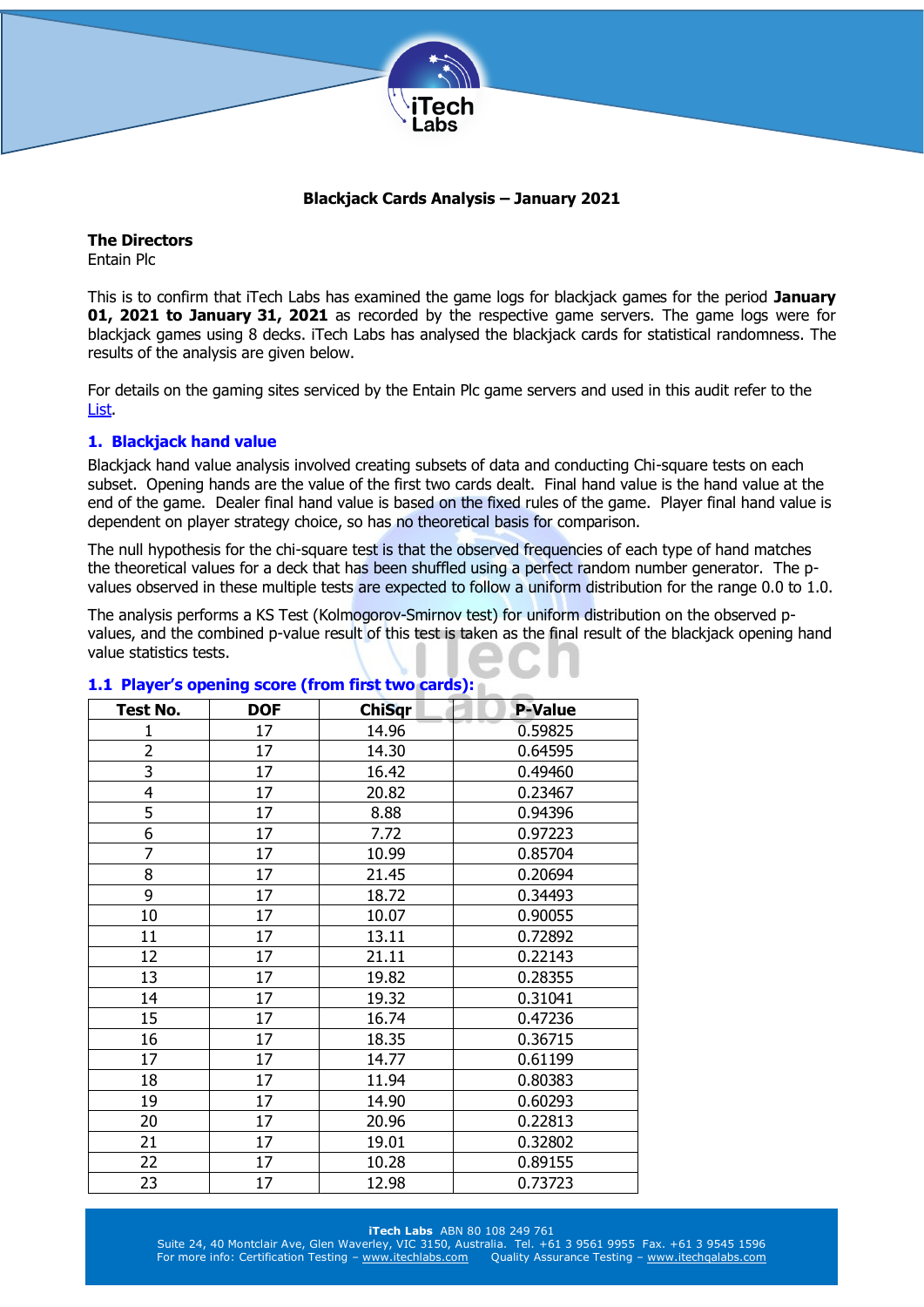| 24       | 17       | 15.15         | 0.58475            |
|----------|----------|---------------|--------------------|
| 25       | 17       | 26.19         | 0.07102            |
| 26       | 17       | 31.44         | 0.01765            |
| 27       | 17       | 15.21         | 0.58055            |
| 28       | 17       | 20.50         | 0.24954            |
| 29       | 17       | 15.15         | 0.58501            |
| 30       | 17       | 15.00         | 0.59553            |
| 31       | 17       | 10.17         | 0.89641            |
| 32       | 17       | 11.57         | 0.82534            |
| 33       | 17       | 15.26         | 0.57678            |
| 34       | 17       | 15.13         | 0.58608            |
| 35       | 17       | 24.10         | 0.11670            |
| 36       | 17       | 15.13         | 0.58609            |
| 37       | 17       | 10.01         | 0.90332            |
| 38       | $17\,$   | 8.82          | 0.94583            |
| 39       | 17       | 12.85         | 0.74619            |
| 40       | 17       | 8.50          | 0.95478            |
| 41       | 17       | 13.32         | 0.71479            |
| 42       | 17       | 12.93         | 0.74072            |
| 43       | 17       | 15.77         | 0.54015            |
| 44       | 17       | 14.30         | 0.64549            |
| 45       | 17       | 14.13         | 0.65757            |
| 46       | 17       | 16.34         |                    |
| 47       |          |               | 0.49967            |
| 48       | 17<br>17 | 25.54         | 0.08334            |
|          |          | 14.88         | 0.60403            |
| 49       | 17       | 9.31          | 0.93009            |
| 50       | 17       | 13.54         | 0.69963            |
|          |          |               |                    |
| 51       | 17       | 16.23         | 0.50791            |
| 52       | 17       | 9.81          | 0.91124            |
| 53       | 17       | 13.15         | 0.72626            |
| 54       | 17       | 15.62         | 0.55116            |
| 55       | 17       | 10.17         | 0.89652            |
| 56       | 17       | 17.79         | 0.40214            |
| 57       | 17       | 30.21         | 0.02485            |
| 58       | 17       | 11.42         | 0.83378            |
| 59       | 17       | 33.88         | 0.00871            |
| 60       | 17       | 12.76         | 0.75201            |
| 61       | 17       | 20.26         | 0.26124            |
| 62       | 17       | 12.98         | 0.73752            |
| 63       | 17       | 14.73         | 0.61516            |
| 64       | 17       | 19.93         | 0.27780            |
| 65       | 17       | 14.11         | 0.65905            |
| 66       | 17       | 10.41         | 0.88571            |
| 67       | 17       | 13.85         | 0.67791            |
| 68       | 17       | 18.48         | 0.35943            |
| 69       | 17       | 11.73         | 0.81617            |
| 70       | 17       | 14.60         | 0.62420            |
| 71       | 17       | 16.74         | 0.47239            |
| 72       | 17       | 23.68         | 0.12829            |
| 73       | 17       | 22.34         | 0.17216            |
| 74       | 17       | 21.76         | 0.19409            |
| 75       | 17       | 25.23         | 0.08959            |
| 76       | 17       | 26.22         | 0.07062            |
| 77<br>78 | 17<br>17 | 17.81<br>8.42 | 0.40092<br>0.95668 |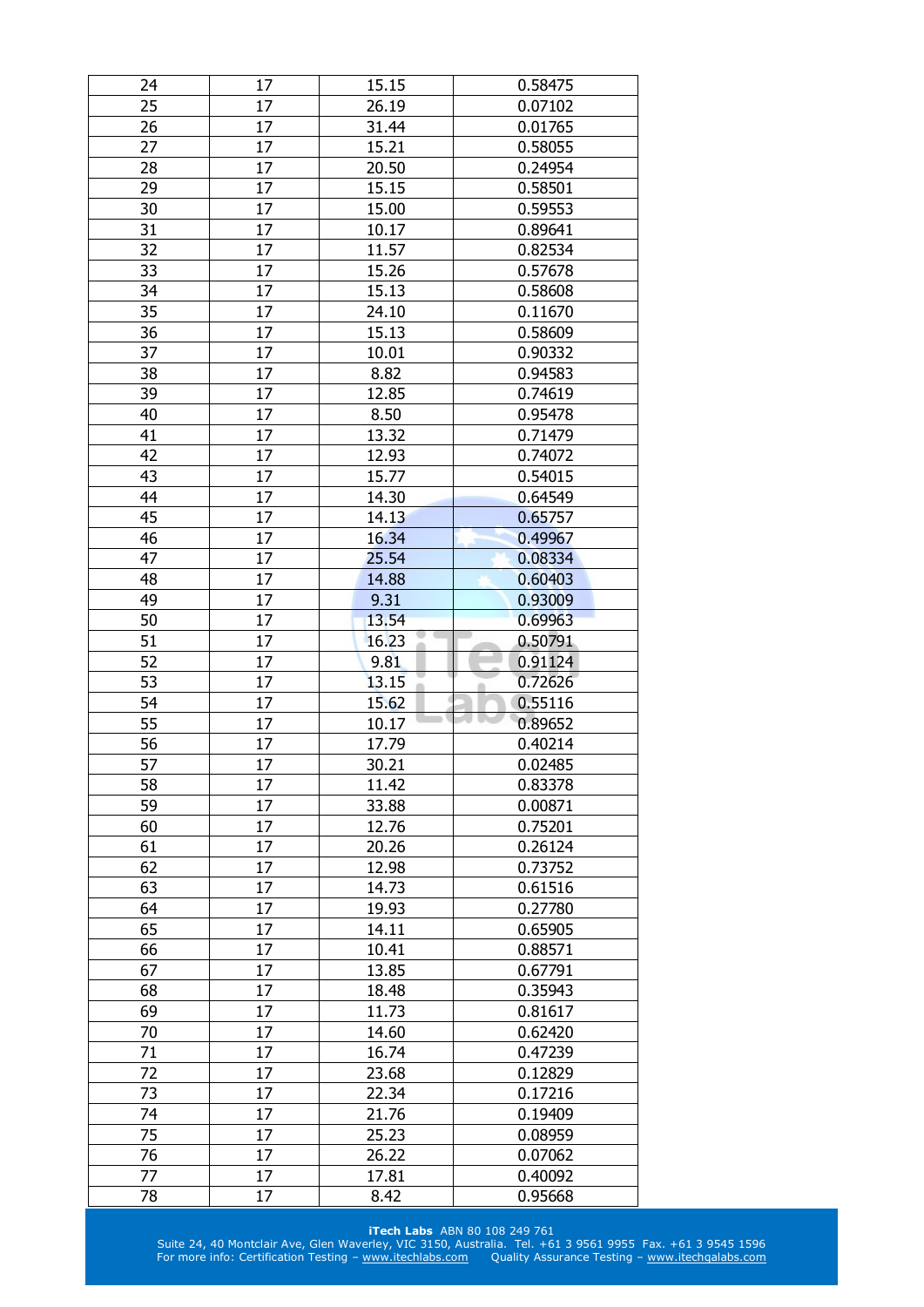| 79  | 17 | 14.21                                            | 0.65235 |
|-----|----|--------------------------------------------------|---------|
| 80  | 17 | 18.60                                            | 0.35172 |
| 81  | 17 | 11.81                                            | 0.81175 |
| 82  | 17 | 14.87                                            | 0.60459 |
| 83  | 17 | 26.19                                            | 0.07100 |
| 84  | 17 | 35.61                                            | 0.00517 |
| 85  | 17 | 21.12                                            | 0.22105 |
| 86  | 17 | 18.37                                            | 0.36578 |
| 87  | 17 | 27.58                                            | 0.05014 |
| 88  | 17 | 17.89                                            | 0.39572 |
| 89  | 17 | 22.77                                            | 0.15681 |
| 90  | 17 | 17.68                                            | 0.40955 |
| 91  | 17 | 35.66                                            | 0.00510 |
| 92  | 17 | 14.44                                            | 0.63589 |
| 93  | 17 | 13.06                                            | 0.73225 |
| 94  | 17 | 11.76                                            | 0.81420 |
| 95  | 17 | 30.75                                            | 0.02142 |
| 96  | 17 | 20.62                                            | 0.24364 |
| 97  | 17 | 16.42                                            | 0.49413 |
| 98  | 17 | 12.82                                            | 0.74794 |
| 99  | 17 | 19.86                                            | 0.28133 |
| 100 | 17 | 18.04                                            | 0.38633 |
|     |    |                                                  |         |
|     |    | Combined P-value for all tests (Using KS method) | 0.29154 |

*1)* The P-values are observed probabilities from the Chi-Square tests. The last row shows the result of the KS Test performed on the p-values for all Chi-Square tests, where there are sufficient data.

| Test No.                | <b>DOF</b> | <b>ChiSqr</b> | <b>P-Value</b> |
|-------------------------|------------|---------------|----------------|
| 1                       | 17         | 13.58         | 0.69666        |
| $\overline{\mathbf{c}}$ | 17         | 12.07         | 0.79583        |
| $\overline{\mathbf{3}}$ | 17         | 21.18         | 0.21813        |
| 4                       | 17         | 16.54         | 0.48569        |
| 5                       | 17         | 12.80         | 0.74933        |
| 6                       | 17         | 8.87          | 0.94438        |
| 7                       | 17         | 14.11         | 0.65916        |
| 8                       | 17         | 19.69         | 0.29024        |
| 9                       | 17         | 14.16         | 0.65587        |
| 10                      | 17         | 17.95         | 0.39220        |
| 11                      | 17         | 28.96         | 0.03487        |
| 12                      | 17         | 9.89          | 0.90819        |
| 13                      | 17         | 7.90          | 0.96866        |
| 14                      | 17         | 18.59         | 0.35247        |
| 15                      | 17         | 30.70         | 0.02169        |
| 16                      | 17         | 17.58         | 0.41604        |
| 17                      | 17         | 16.46         | 0.49124        |
| 18                      | 17         | 24.16         | 0.11522        |
| 19                      | 17         | 18.01         | 0.38796        |
| 20                      | 17         | 19.39         | 0.30672        |
| 21                      | 17         | 15.00         | 0.59551        |
| 22                      | 17         | 20.63         | 0.24344        |
| 23                      | 17         | 15.34         | 0.57117        |

## **1.2 Dealer's opening score (from first two cards):**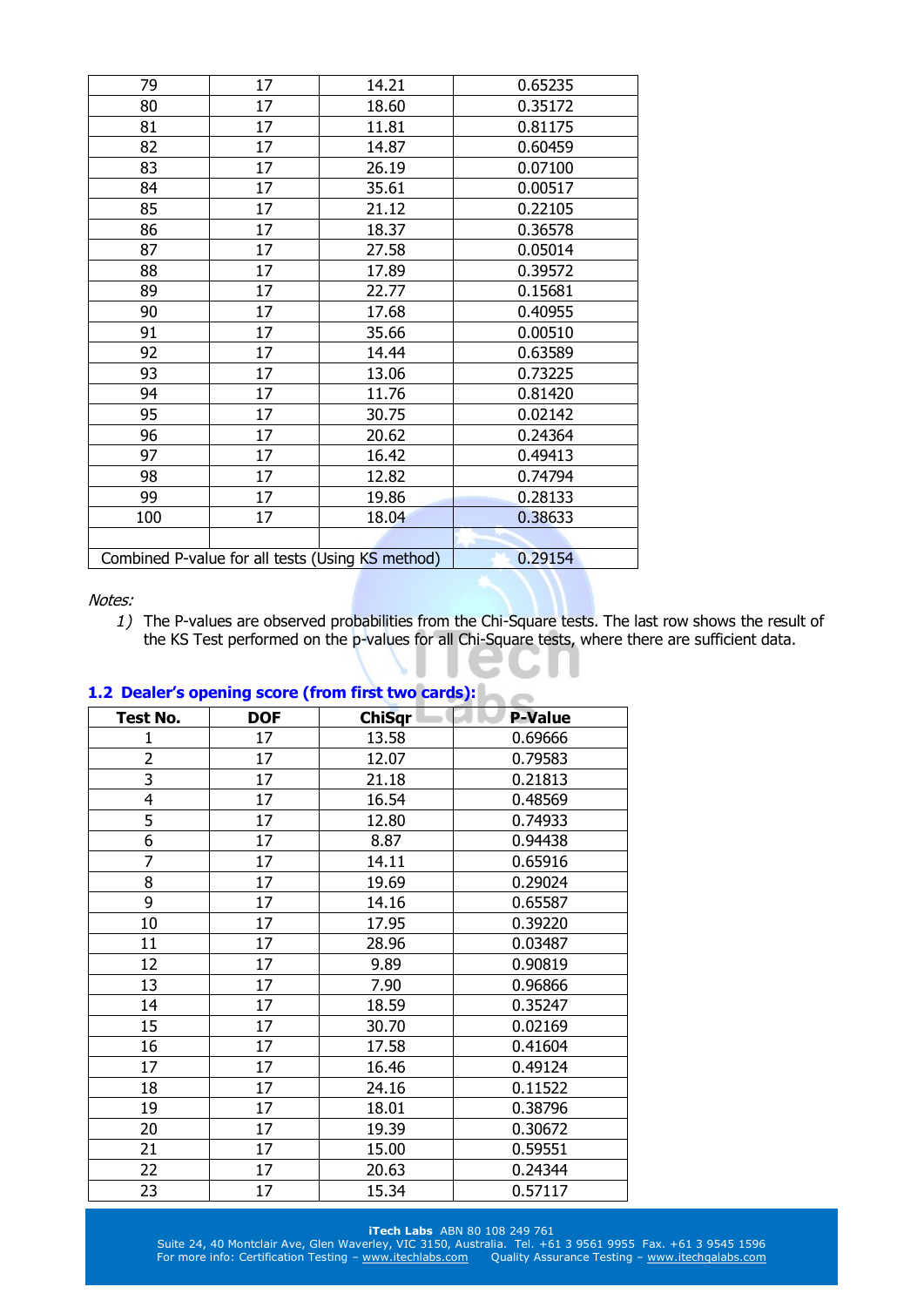| 25<br>17<br>9.35<br>0.92857<br>17<br>26<br>17.07<br>0.44987<br>27<br>28.22<br>17<br>0.04245<br>17<br>28<br>12.68<br>0.75736<br>29<br>17<br>14.30<br>0.64556<br>30<br>17<br>13.91<br>0.67344<br>31<br>14.99<br>17<br>0.59650<br>32<br>16.91<br>17<br>0.46053<br>17<br>33<br>25.46<br>0.08478<br>34<br>17<br>11.57<br>0.82551<br>35<br>8.88<br>17<br>0.94392<br>36<br>17<br>15.46<br>0.56267<br>37<br>16.16<br>0.51234<br>17<br>17<br>15.30<br>0.57355<br>38<br>39<br>17<br>9.28<br>0.93096<br>17<br>40<br>19.48<br>0.30166<br>41<br>17<br>20.08<br>0.27031<br>17<br>18.61<br>42<br>0.35109<br>16.76<br>43<br>17<br>0.47055<br>44<br>17<br>16.15<br>0.51318<br>17<br>22.75<br>45<br>0.15767<br>46<br>17<br>16.41<br>0.49484<br>17<br>47<br>24.99<br>0.09484<br>13.46<br>0.70517<br>48<br>17<br>0.12941<br>49<br>17<br>23.64<br>50<br>0.70422<br>17<br>13.47<br>51<br>7.66<br>0.97326<br>17<br>52<br>17<br>11.90<br>0.80623<br>12.64<br>0.76015<br>53<br>17<br>54<br>17<br>14.28<br>0.64705<br>0.51341<br>55<br>16.15<br>17<br>56<br>15.28<br>0.57514<br>17<br>0.93616<br>57<br>17<br>9.13<br>58<br>17<br>15.12<br>0.58692<br>59<br>17<br>15.93<br>0.52861<br>17.24<br>17<br>60<br>0.43822<br>61<br>17<br>22.91<br>0.15231<br>62<br>17<br>18.47<br>0.35969<br>63<br>17<br>14.34<br>0.64301<br>64<br>17<br>25.43<br>0.08539<br>65<br>14.88<br>17<br>0.60437<br>66<br>17<br>5.19<br>0.99717<br>9.56<br>67<br>17<br>0.92101<br>17<br>68<br>18.97<br>0.33034<br>17<br>69<br>17.40<br>0.42791<br>23.73<br>70<br>17<br>0.12701<br>71<br>17<br>30.03<br>0.02612<br>72<br>17<br>22.90<br>0.15254<br>73<br>17<br>21.35<br>0.21101<br>74<br>17<br>43.70<br>0.00038<br>75<br>17<br>12.03<br>0.79835<br>76<br>17<br>11.76<br>0.81418<br>77<br>17<br>18.59<br>0.35250<br>17<br>78<br>11.61<br>0.82336 | 24 | 17 | 22.62 | 0.16206 |
|---------------------------------------------------------------------------------------------------------------------------------------------------------------------------------------------------------------------------------------------------------------------------------------------------------------------------------------------------------------------------------------------------------------------------------------------------------------------------------------------------------------------------------------------------------------------------------------------------------------------------------------------------------------------------------------------------------------------------------------------------------------------------------------------------------------------------------------------------------------------------------------------------------------------------------------------------------------------------------------------------------------------------------------------------------------------------------------------------------------------------------------------------------------------------------------------------------------------------------------------------------------------------------------------------------------------------------------------------------------------------------------------------------------------------------------------------------------------------------------------------------------------------------------------------------------------------------------------------------------------------------------------------------------------------------------------------------------------------------------------------------------------------------------|----|----|-------|---------|
|                                                                                                                                                                                                                                                                                                                                                                                                                                                                                                                                                                                                                                                                                                                                                                                                                                                                                                                                                                                                                                                                                                                                                                                                                                                                                                                                                                                                                                                                                                                                                                                                                                                                                                                                                                                       |    |    |       |         |
|                                                                                                                                                                                                                                                                                                                                                                                                                                                                                                                                                                                                                                                                                                                                                                                                                                                                                                                                                                                                                                                                                                                                                                                                                                                                                                                                                                                                                                                                                                                                                                                                                                                                                                                                                                                       |    |    |       |         |
|                                                                                                                                                                                                                                                                                                                                                                                                                                                                                                                                                                                                                                                                                                                                                                                                                                                                                                                                                                                                                                                                                                                                                                                                                                                                                                                                                                                                                                                                                                                                                                                                                                                                                                                                                                                       |    |    |       |         |
|                                                                                                                                                                                                                                                                                                                                                                                                                                                                                                                                                                                                                                                                                                                                                                                                                                                                                                                                                                                                                                                                                                                                                                                                                                                                                                                                                                                                                                                                                                                                                                                                                                                                                                                                                                                       |    |    |       |         |
|                                                                                                                                                                                                                                                                                                                                                                                                                                                                                                                                                                                                                                                                                                                                                                                                                                                                                                                                                                                                                                                                                                                                                                                                                                                                                                                                                                                                                                                                                                                                                                                                                                                                                                                                                                                       |    |    |       |         |
|                                                                                                                                                                                                                                                                                                                                                                                                                                                                                                                                                                                                                                                                                                                                                                                                                                                                                                                                                                                                                                                                                                                                                                                                                                                                                                                                                                                                                                                                                                                                                                                                                                                                                                                                                                                       |    |    |       |         |
|                                                                                                                                                                                                                                                                                                                                                                                                                                                                                                                                                                                                                                                                                                                                                                                                                                                                                                                                                                                                                                                                                                                                                                                                                                                                                                                                                                                                                                                                                                                                                                                                                                                                                                                                                                                       |    |    |       |         |
|                                                                                                                                                                                                                                                                                                                                                                                                                                                                                                                                                                                                                                                                                                                                                                                                                                                                                                                                                                                                                                                                                                                                                                                                                                                                                                                                                                                                                                                                                                                                                                                                                                                                                                                                                                                       |    |    |       |         |
|                                                                                                                                                                                                                                                                                                                                                                                                                                                                                                                                                                                                                                                                                                                                                                                                                                                                                                                                                                                                                                                                                                                                                                                                                                                                                                                                                                                                                                                                                                                                                                                                                                                                                                                                                                                       |    |    |       |         |
|                                                                                                                                                                                                                                                                                                                                                                                                                                                                                                                                                                                                                                                                                                                                                                                                                                                                                                                                                                                                                                                                                                                                                                                                                                                                                                                                                                                                                                                                                                                                                                                                                                                                                                                                                                                       |    |    |       |         |
|                                                                                                                                                                                                                                                                                                                                                                                                                                                                                                                                                                                                                                                                                                                                                                                                                                                                                                                                                                                                                                                                                                                                                                                                                                                                                                                                                                                                                                                                                                                                                                                                                                                                                                                                                                                       |    |    |       |         |
|                                                                                                                                                                                                                                                                                                                                                                                                                                                                                                                                                                                                                                                                                                                                                                                                                                                                                                                                                                                                                                                                                                                                                                                                                                                                                                                                                                                                                                                                                                                                                                                                                                                                                                                                                                                       |    |    |       |         |
|                                                                                                                                                                                                                                                                                                                                                                                                                                                                                                                                                                                                                                                                                                                                                                                                                                                                                                                                                                                                                                                                                                                                                                                                                                                                                                                                                                                                                                                                                                                                                                                                                                                                                                                                                                                       |    |    |       |         |
|                                                                                                                                                                                                                                                                                                                                                                                                                                                                                                                                                                                                                                                                                                                                                                                                                                                                                                                                                                                                                                                                                                                                                                                                                                                                                                                                                                                                                                                                                                                                                                                                                                                                                                                                                                                       |    |    |       |         |
|                                                                                                                                                                                                                                                                                                                                                                                                                                                                                                                                                                                                                                                                                                                                                                                                                                                                                                                                                                                                                                                                                                                                                                                                                                                                                                                                                                                                                                                                                                                                                                                                                                                                                                                                                                                       |    |    |       |         |
|                                                                                                                                                                                                                                                                                                                                                                                                                                                                                                                                                                                                                                                                                                                                                                                                                                                                                                                                                                                                                                                                                                                                                                                                                                                                                                                                                                                                                                                                                                                                                                                                                                                                                                                                                                                       |    |    |       |         |
|                                                                                                                                                                                                                                                                                                                                                                                                                                                                                                                                                                                                                                                                                                                                                                                                                                                                                                                                                                                                                                                                                                                                                                                                                                                                                                                                                                                                                                                                                                                                                                                                                                                                                                                                                                                       |    |    |       |         |
|                                                                                                                                                                                                                                                                                                                                                                                                                                                                                                                                                                                                                                                                                                                                                                                                                                                                                                                                                                                                                                                                                                                                                                                                                                                                                                                                                                                                                                                                                                                                                                                                                                                                                                                                                                                       |    |    |       |         |
|                                                                                                                                                                                                                                                                                                                                                                                                                                                                                                                                                                                                                                                                                                                                                                                                                                                                                                                                                                                                                                                                                                                                                                                                                                                                                                                                                                                                                                                                                                                                                                                                                                                                                                                                                                                       |    |    |       |         |
|                                                                                                                                                                                                                                                                                                                                                                                                                                                                                                                                                                                                                                                                                                                                                                                                                                                                                                                                                                                                                                                                                                                                                                                                                                                                                                                                                                                                                                                                                                                                                                                                                                                                                                                                                                                       |    |    |       |         |
|                                                                                                                                                                                                                                                                                                                                                                                                                                                                                                                                                                                                                                                                                                                                                                                                                                                                                                                                                                                                                                                                                                                                                                                                                                                                                                                                                                                                                                                                                                                                                                                                                                                                                                                                                                                       |    |    |       |         |
|                                                                                                                                                                                                                                                                                                                                                                                                                                                                                                                                                                                                                                                                                                                                                                                                                                                                                                                                                                                                                                                                                                                                                                                                                                                                                                                                                                                                                                                                                                                                                                                                                                                                                                                                                                                       |    |    |       |         |
|                                                                                                                                                                                                                                                                                                                                                                                                                                                                                                                                                                                                                                                                                                                                                                                                                                                                                                                                                                                                                                                                                                                                                                                                                                                                                                                                                                                                                                                                                                                                                                                                                                                                                                                                                                                       |    |    |       |         |
|                                                                                                                                                                                                                                                                                                                                                                                                                                                                                                                                                                                                                                                                                                                                                                                                                                                                                                                                                                                                                                                                                                                                                                                                                                                                                                                                                                                                                                                                                                                                                                                                                                                                                                                                                                                       |    |    |       |         |
|                                                                                                                                                                                                                                                                                                                                                                                                                                                                                                                                                                                                                                                                                                                                                                                                                                                                                                                                                                                                                                                                                                                                                                                                                                                                                                                                                                                                                                                                                                                                                                                                                                                                                                                                                                                       |    |    |       |         |
|                                                                                                                                                                                                                                                                                                                                                                                                                                                                                                                                                                                                                                                                                                                                                                                                                                                                                                                                                                                                                                                                                                                                                                                                                                                                                                                                                                                                                                                                                                                                                                                                                                                                                                                                                                                       |    |    |       |         |
|                                                                                                                                                                                                                                                                                                                                                                                                                                                                                                                                                                                                                                                                                                                                                                                                                                                                                                                                                                                                                                                                                                                                                                                                                                                                                                                                                                                                                                                                                                                                                                                                                                                                                                                                                                                       |    |    |       |         |
|                                                                                                                                                                                                                                                                                                                                                                                                                                                                                                                                                                                                                                                                                                                                                                                                                                                                                                                                                                                                                                                                                                                                                                                                                                                                                                                                                                                                                                                                                                                                                                                                                                                                                                                                                                                       |    |    |       |         |
|                                                                                                                                                                                                                                                                                                                                                                                                                                                                                                                                                                                                                                                                                                                                                                                                                                                                                                                                                                                                                                                                                                                                                                                                                                                                                                                                                                                                                                                                                                                                                                                                                                                                                                                                                                                       |    |    |       |         |
|                                                                                                                                                                                                                                                                                                                                                                                                                                                                                                                                                                                                                                                                                                                                                                                                                                                                                                                                                                                                                                                                                                                                                                                                                                                                                                                                                                                                                                                                                                                                                                                                                                                                                                                                                                                       |    |    |       |         |
|                                                                                                                                                                                                                                                                                                                                                                                                                                                                                                                                                                                                                                                                                                                                                                                                                                                                                                                                                                                                                                                                                                                                                                                                                                                                                                                                                                                                                                                                                                                                                                                                                                                                                                                                                                                       |    |    |       |         |
|                                                                                                                                                                                                                                                                                                                                                                                                                                                                                                                                                                                                                                                                                                                                                                                                                                                                                                                                                                                                                                                                                                                                                                                                                                                                                                                                                                                                                                                                                                                                                                                                                                                                                                                                                                                       |    |    |       |         |
|                                                                                                                                                                                                                                                                                                                                                                                                                                                                                                                                                                                                                                                                                                                                                                                                                                                                                                                                                                                                                                                                                                                                                                                                                                                                                                                                                                                                                                                                                                                                                                                                                                                                                                                                                                                       |    |    |       |         |
|                                                                                                                                                                                                                                                                                                                                                                                                                                                                                                                                                                                                                                                                                                                                                                                                                                                                                                                                                                                                                                                                                                                                                                                                                                                                                                                                                                                                                                                                                                                                                                                                                                                                                                                                                                                       |    |    |       |         |
|                                                                                                                                                                                                                                                                                                                                                                                                                                                                                                                                                                                                                                                                                                                                                                                                                                                                                                                                                                                                                                                                                                                                                                                                                                                                                                                                                                                                                                                                                                                                                                                                                                                                                                                                                                                       |    |    |       |         |
|                                                                                                                                                                                                                                                                                                                                                                                                                                                                                                                                                                                                                                                                                                                                                                                                                                                                                                                                                                                                                                                                                                                                                                                                                                                                                                                                                                                                                                                                                                                                                                                                                                                                                                                                                                                       |    |    |       |         |
|                                                                                                                                                                                                                                                                                                                                                                                                                                                                                                                                                                                                                                                                                                                                                                                                                                                                                                                                                                                                                                                                                                                                                                                                                                                                                                                                                                                                                                                                                                                                                                                                                                                                                                                                                                                       |    |    |       |         |
|                                                                                                                                                                                                                                                                                                                                                                                                                                                                                                                                                                                                                                                                                                                                                                                                                                                                                                                                                                                                                                                                                                                                                                                                                                                                                                                                                                                                                                                                                                                                                                                                                                                                                                                                                                                       |    |    |       |         |
|                                                                                                                                                                                                                                                                                                                                                                                                                                                                                                                                                                                                                                                                                                                                                                                                                                                                                                                                                                                                                                                                                                                                                                                                                                                                                                                                                                                                                                                                                                                                                                                                                                                                                                                                                                                       |    |    |       |         |
|                                                                                                                                                                                                                                                                                                                                                                                                                                                                                                                                                                                                                                                                                                                                                                                                                                                                                                                                                                                                                                                                                                                                                                                                                                                                                                                                                                                                                                                                                                                                                                                                                                                                                                                                                                                       |    |    |       |         |
|                                                                                                                                                                                                                                                                                                                                                                                                                                                                                                                                                                                                                                                                                                                                                                                                                                                                                                                                                                                                                                                                                                                                                                                                                                                                                                                                                                                                                                                                                                                                                                                                                                                                                                                                                                                       |    |    |       |         |
|                                                                                                                                                                                                                                                                                                                                                                                                                                                                                                                                                                                                                                                                                                                                                                                                                                                                                                                                                                                                                                                                                                                                                                                                                                                                                                                                                                                                                                                                                                                                                                                                                                                                                                                                                                                       |    |    |       |         |
|                                                                                                                                                                                                                                                                                                                                                                                                                                                                                                                                                                                                                                                                                                                                                                                                                                                                                                                                                                                                                                                                                                                                                                                                                                                                                                                                                                                                                                                                                                                                                                                                                                                                                                                                                                                       |    |    |       |         |
|                                                                                                                                                                                                                                                                                                                                                                                                                                                                                                                                                                                                                                                                                                                                                                                                                                                                                                                                                                                                                                                                                                                                                                                                                                                                                                                                                                                                                                                                                                                                                                                                                                                                                                                                                                                       |    |    |       |         |
|                                                                                                                                                                                                                                                                                                                                                                                                                                                                                                                                                                                                                                                                                                                                                                                                                                                                                                                                                                                                                                                                                                                                                                                                                                                                                                                                                                                                                                                                                                                                                                                                                                                                                                                                                                                       |    |    |       |         |
|                                                                                                                                                                                                                                                                                                                                                                                                                                                                                                                                                                                                                                                                                                                                                                                                                                                                                                                                                                                                                                                                                                                                                                                                                                                                                                                                                                                                                                                                                                                                                                                                                                                                                                                                                                                       |    |    |       |         |
|                                                                                                                                                                                                                                                                                                                                                                                                                                                                                                                                                                                                                                                                                                                                                                                                                                                                                                                                                                                                                                                                                                                                                                                                                                                                                                                                                                                                                                                                                                                                                                                                                                                                                                                                                                                       |    |    |       |         |
|                                                                                                                                                                                                                                                                                                                                                                                                                                                                                                                                                                                                                                                                                                                                                                                                                                                                                                                                                                                                                                                                                                                                                                                                                                                                                                                                                                                                                                                                                                                                                                                                                                                                                                                                                                                       |    |    |       |         |
|                                                                                                                                                                                                                                                                                                                                                                                                                                                                                                                                                                                                                                                                                                                                                                                                                                                                                                                                                                                                                                                                                                                                                                                                                                                                                                                                                                                                                                                                                                                                                                                                                                                                                                                                                                                       |    |    |       |         |
|                                                                                                                                                                                                                                                                                                                                                                                                                                                                                                                                                                                                                                                                                                                                                                                                                                                                                                                                                                                                                                                                                                                                                                                                                                                                                                                                                                                                                                                                                                                                                                                                                                                                                                                                                                                       |    |    |       |         |
|                                                                                                                                                                                                                                                                                                                                                                                                                                                                                                                                                                                                                                                                                                                                                                                                                                                                                                                                                                                                                                                                                                                                                                                                                                                                                                                                                                                                                                                                                                                                                                                                                                                                                                                                                                                       |    |    |       |         |
|                                                                                                                                                                                                                                                                                                                                                                                                                                                                                                                                                                                                                                                                                                                                                                                                                                                                                                                                                                                                                                                                                                                                                                                                                                                                                                                                                                                                                                                                                                                                                                                                                                                                                                                                                                                       |    |    |       |         |
|                                                                                                                                                                                                                                                                                                                                                                                                                                                                                                                                                                                                                                                                                                                                                                                                                                                                                                                                                                                                                                                                                                                                                                                                                                                                                                                                                                                                                                                                                                                                                                                                                                                                                                                                                                                       |    |    |       |         |
|                                                                                                                                                                                                                                                                                                                                                                                                                                                                                                                                                                                                                                                                                                                                                                                                                                                                                                                                                                                                                                                                                                                                                                                                                                                                                                                                                                                                                                                                                                                                                                                                                                                                                                                                                                                       |    |    |       |         |
|                                                                                                                                                                                                                                                                                                                                                                                                                                                                                                                                                                                                                                                                                                                                                                                                                                                                                                                                                                                                                                                                                                                                                                                                                                                                                                                                                                                                                                                                                                                                                                                                                                                                                                                                                                                       |    |    |       |         |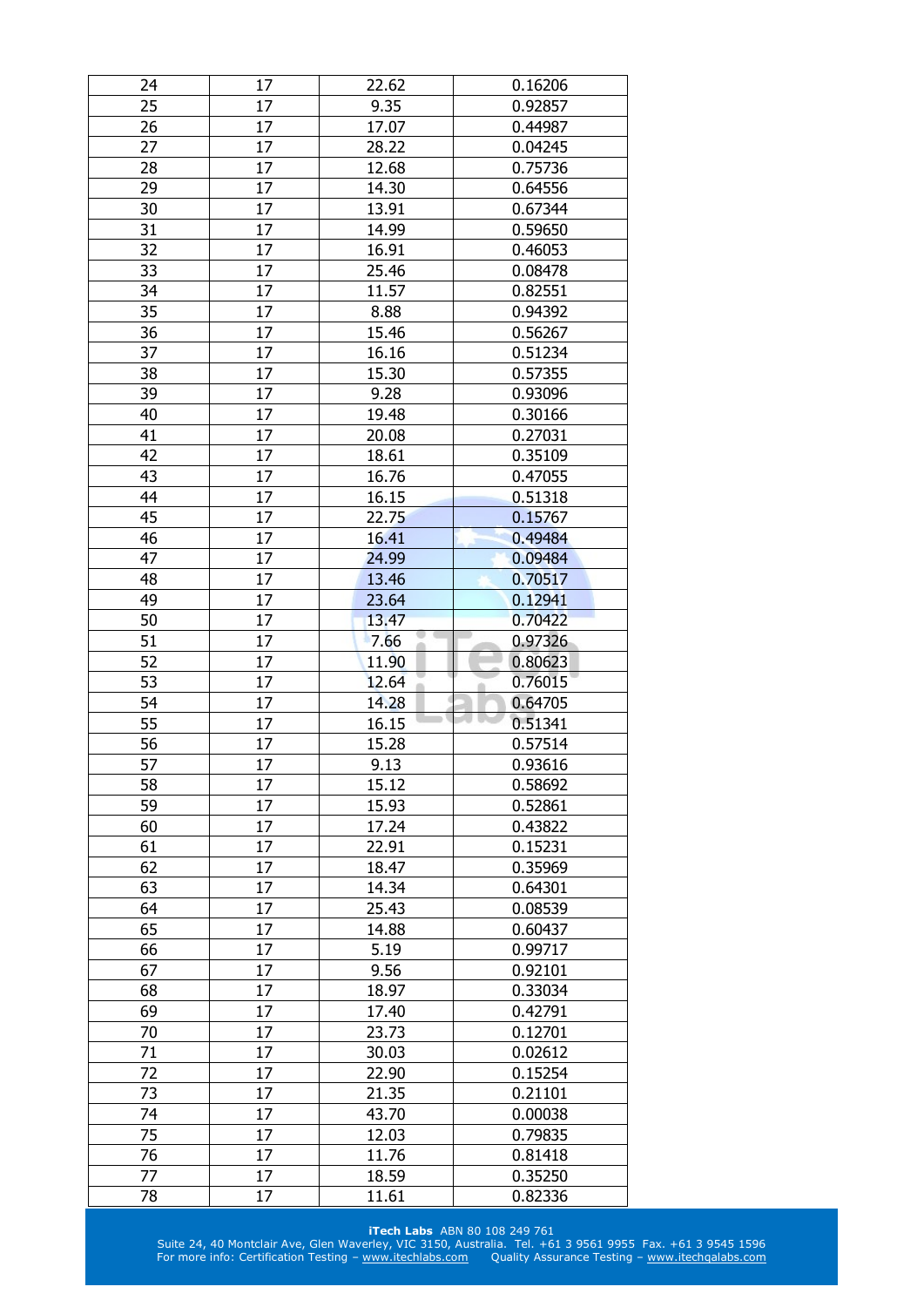| 79  | 17 | 32.43                                            | 0.01329 |
|-----|----|--------------------------------------------------|---------|
| 80  | 17 | 23.67                                            | 0.12873 |
| 81  | 17 | 20.55                                            | 0.24712 |
| 82  | 17 | 18.95                                            | 0.33170 |
| 83  | 17 | 14.62                                            | 0.62296 |
| 84  | 17 | 16.02                                            | 0.52218 |
| 85  | 17 | 28.09                                            | 0.04388 |
| 86  | 17 | 25.12                                            | 0.09198 |
| 87  | 17 | 14.49                                            | 0.63221 |
| 88  | 17 | 15.09                                            | 0.58920 |
| 89  | 17 | 14.13                                            | 0.65759 |
| 90  | 17 | 22.57                                            | 0.16381 |
| 91  | 17 | 20.16                                            | 0.26631 |
| 92  | 17 | 17.20                                            | 0.44073 |
| 93  | 17 | 15.28                                            | 0.57547 |
| 94  | 17 | 10.88                                            | 0.86286 |
| 95  | 17 | 19.71                                            | 0.28940 |
| 96  | 17 | 18.32                                            | 0.36906 |
| 97  | 17 | 18.83                                            | 0.33846 |
| 98  | 17 | 10.21                                            | 0.89463 |
| 99  | 17 | 13.57                                            | 0.69718 |
| 100 | 17 | 13.77                                            | 0.68342 |
|     |    |                                                  |         |
|     |    | Combined P-value for all tests (Using KS method) | 0.61348 |

*1)* The P-values are observed probabilities from the Chi-Square tests. The last row shows the result of the KS Test performed on the p-values for all Chi-Square tests, where there are sufficient data.

| Test No.                | <b>DOF</b> | <b>ChiSqr</b> | <b>P-Value</b> |
|-------------------------|------------|---------------|----------------|
| 1                       | 50         | 40.31         | 0.83435        |
| 2                       | 50         | 55.61         | 0.27179        |
| 3                       | 50         | 36.30         | 0.92677        |
| $\overline{\mathbf{4}}$ | 50         | 49.89         | 0.47798        |
| 5                       | 50         | 52.22         | 0.38774        |
| 6                       | 50         | 49.71         | 0.48516        |
| 7                       | 50         | 51.38         | 0.41934        |
| 8                       | 50         | 46.91         | 0.59796        |
| 9                       | 50         | 42.57         | 0.76295        |
| 10                      | 50         | 64.09         | 0.08688        |
| 11                      | 50         | 42.80         | 0.75507        |
| 12                      | 50         | 65.87         | 0.06558        |
| 13                      | 50         | 59.07         | 0.17793        |
| 14                      | 50         | 52.76         | 0.36791        |
| 15                      | 50         | 33.08         | 0.96881        |
| 16                      | 50         | 52.88         | 0.36338        |
| 17                      | 50         | 48.26         | 0.54359        |
| 18                      | 50         | 56.65         | 0.24085        |
| 19                      | 50         | 47.16         | 0.58822        |
| 20                      | 50         | 46.74         | 0.60514        |
| 21                      | 50         | 60.34         | 0.15014        |
| 22                      | 50         | 44.87         | 0.67874        |
| 23                      | 50         | 68.38         | 0.04303        |

## **1.3 Dealer's final score (total of all cards for hands with 3 or more cards):**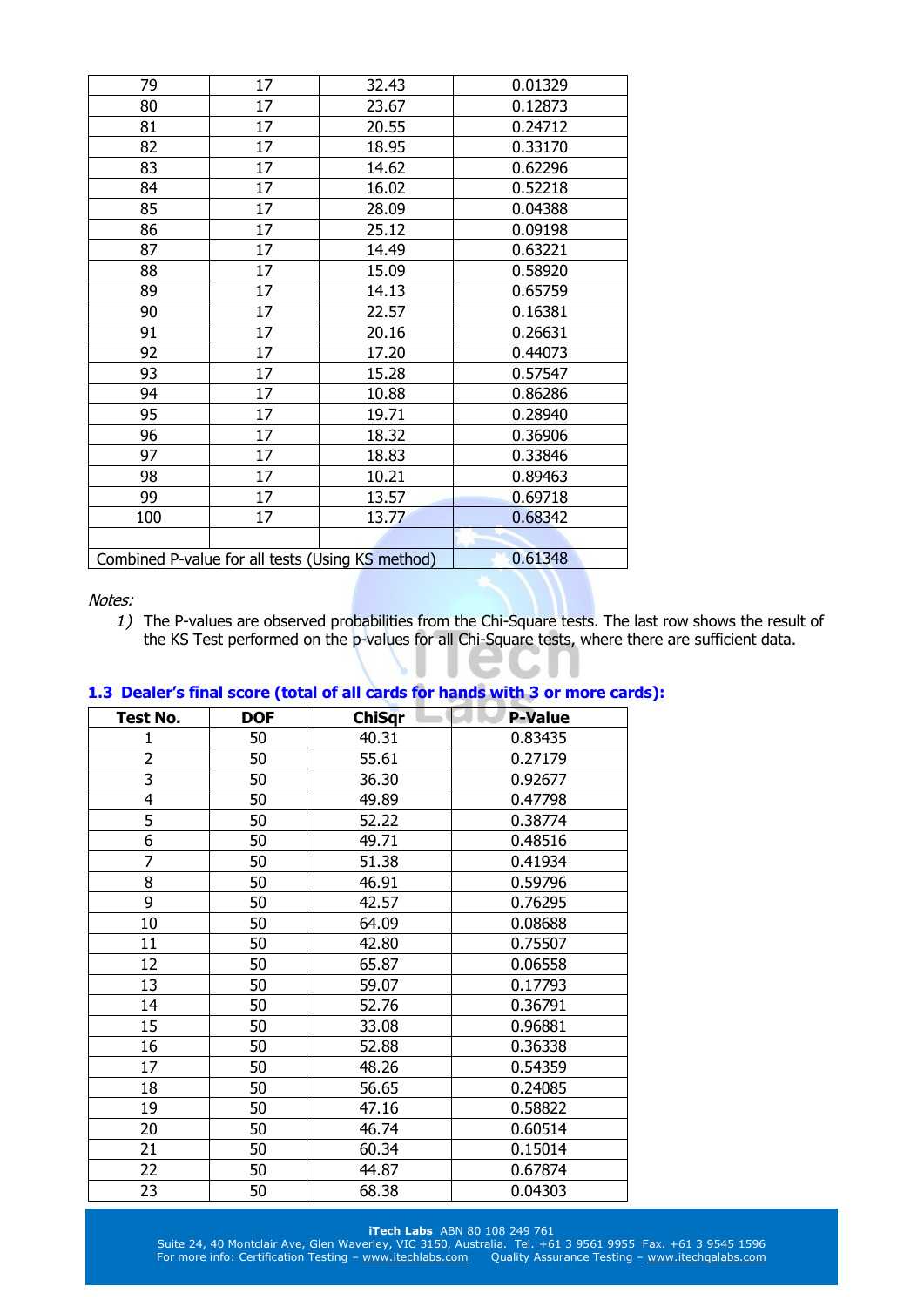| 24 | 50 | 56.39 | 0.24830 |
|----|----|-------|---------|
| 25 | 50 | 38.47 | 0.88264 |
| 26 | 50 | 44.30 | 0.70062 |
| 27 | 50 | 51.15 | 0.42837 |
| 28 | 50 | 52.89 | 0.36330 |
| 29 | 50 | 64.92 | 0.07628 |
| 30 | 50 | 50.34 | 0.45986 |
| 31 | 50 | 51.08 | 0.43093 |
| 32 | 50 | 50.19 | 0.46605 |
| 33 | 50 | 47.67 | 0.56738 |
| 34 | 50 | 42.79 | 0.75536 |
| 35 | 50 | 47.83 | 0.56100 |
| 36 | 50 | 68.41 | 0.04284 |
| 37 | 50 | 74.04 | 0.01521 |
| 38 | 50 | 57.73 | 0.21115 |
| 39 | 50 | 44.60 | 0.68901 |
| 40 | 50 | 40.84 | 0.81900 |
| 41 | 50 | 36.84 | 0.91688 |
| 42 | 50 | 55.01 | 0.29066 |
| 43 | 50 |       |         |
|    |    | 75.88 | 0.01057 |
| 44 | 50 | 70.50 | 0.02957 |
| 45 | 50 | 50.88 | 0.43880 |
| 46 | 50 | 45.07 | 0.67105 |
| 47 | 50 | 62.49 | 0.11059 |
| 48 | 50 | 38.48 | 0.88231 |
| 49 | 50 | 45.88 | 0.63932 |
| 50 | 50 | 45.07 | 0.67105 |
| 51 | 50 | 58.90 | 0.18201 |
|    |    |       |         |
| 52 | 50 | 48.46 | 0.53520 |
| 53 | 50 | 49.98 | 0.47419 |
| 54 | 50 | 50.37 | 0.45871 |
| 55 | 50 | 35.74 | 0.93596 |
| 56 | 50 | 66.36 | 0.06056 |
| 57 | 50 | 45.07 | 0.67118 |
| 58 | 50 | 45.27 | 0.66315 |
| 59 | 50 | 29.62 | 0.99031 |
| 60 | 50 | 52.11 | 0.39172 |
| 61 | 50 | 62.59 | 0.10894 |
| 62 | 50 | 48.88 | 0.51828 |
| 63 | 50 | 47.83 | 0.56108 |
| 64 | 50 | 45.65 | 0.64862 |
| 65 | 50 | 43.25 | 0.73901 |
| 66 | 50 | 57.47 | 0.21807 |
| 67 | 50 | 49.61 | 0.48912 |
| 68 | 50 | 37.48 | 0.90433 |
| 69 | 50 | 76.91 | 0.00858 |
| 70 | 50 | 50.17 | 0.46659 |
| 71 | 50 | 54.30 | 0.31401 |
| 72 | 50 | 56.24 | 0.25280 |
| 73 | 50 | 53.08 | 0.35634 |
| 74 | 50 | 54.83 | 0.29663 |
| 75 | 50 | 48.32 | 0.54120 |
| 76 | 50 | 47.95 | 0.55583 |
| 77 | 50 | 44.61 | 0.68891 |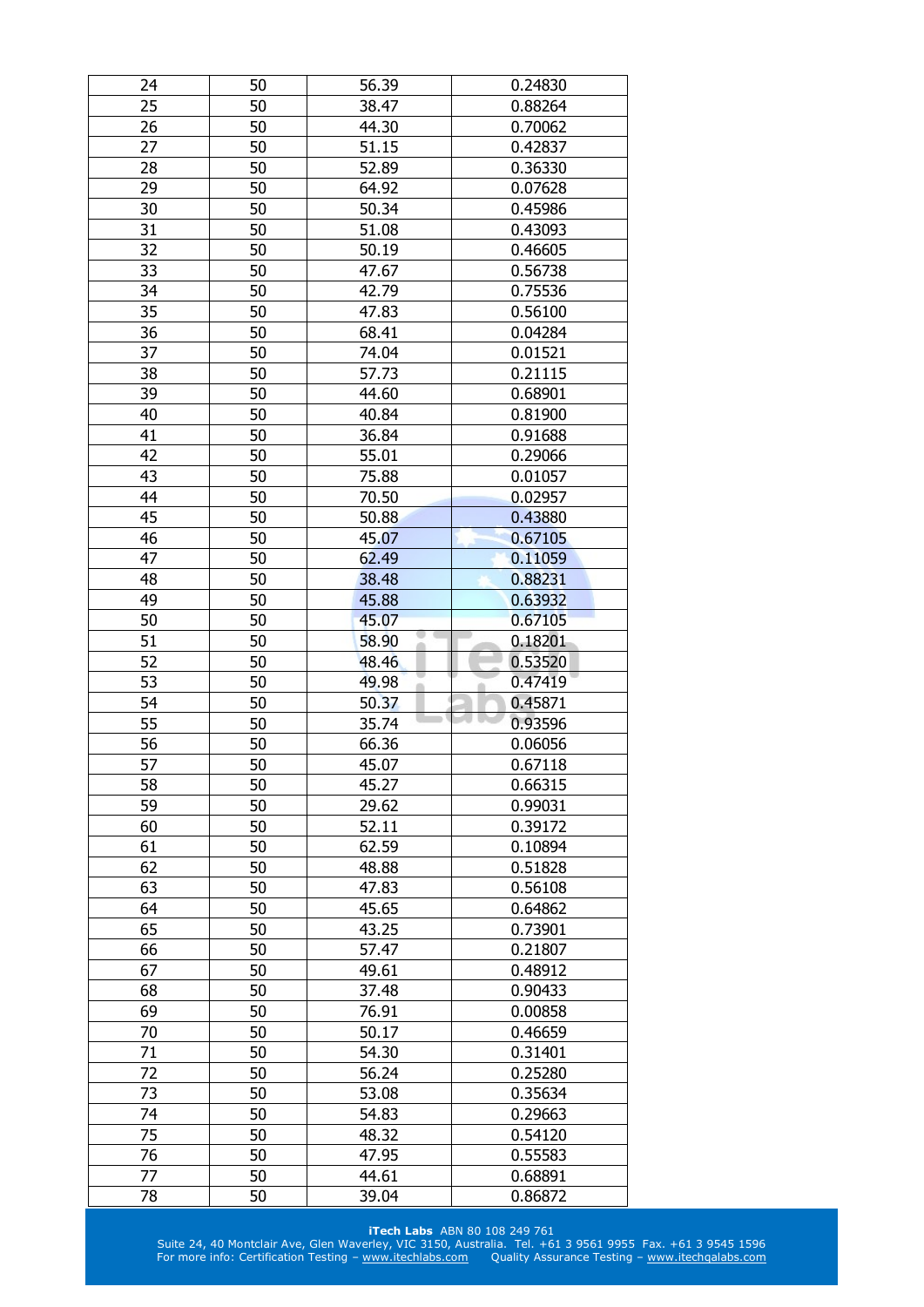| 79                             | 50 | 40.49 | 0.82929 |
|--------------------------------|----|-------|---------|
| 80                             | 50 | 46.68 | 0.60740 |
| 81                             | 50 | 52.80 | 0.36638 |
| 82                             | 50 | 49.60 | 0.48944 |
| 83                             | 50 | 48.75 | 0.52359 |
| 84                             | 50 | 40.82 | 0.81942 |
| 85                             | 50 | 65.86 | 0.06566 |
| 86                             | 50 | 31.78 | 0.97919 |
| 87                             | 50 | 53.37 | 0.34592 |
| 88                             | 50 | 48.35 | 0.53975 |
| 89                             | 50 | 68.75 | 0.04040 |
| 90                             | 50 | 50.83 | 0.44065 |
| 91                             | 50 | 38.25 | 0.88769 |
| 92                             | 50 | 48.08 | 0.55091 |
| 93                             | 50 | 54.45 | 0.30887 |
| 94                             | 50 | 53.76 | 0.33224 |
| 95                             | 50 | 54.95 | 0.29262 |
| 96                             | 50 | 43.80 | 0.71914 |
| 97                             | 50 | 36.51 | 0.92299 |
| 98                             | 50 | 61.94 | 0.11981 |
| 99                             | 50 | 50.09 | 0.46994 |
| 100                            | 50 | 37.06 | 0.91274 |
|                                |    |       |         |
| Combined P-value for all tests |    |       | 0.67901 |

*1)* The P-values are observed probabilities from the Chi-Square tests. The last row shows the result of the KS Test performed on the p-values for all Chi-Square tests, where there are sufficient data.

#### **2. Blackjack rank statistics**

The blackjack rank analysis aims to establish that the rank of the cards to player and dealer was equally distributed in one of the 13 possible ranks (2, 3, 4, 5, 6, 7, 8, 9, 10, J, Q, K, A).

The blackjack rank analysis involved creating subsets of data and conducting Chi-square tests on each subset. The analysis performs a KS Test (Kolmogorov-Smirnov test) for uniform distribution on the observed p-values, and the combined p-value result of this test is taken as the final result of the Ranks statistics tests.

|  |  |  |  | 2.1 Blackjack rank statistics for all player cards: |  |  |  |  |
|--|--|--|--|-----------------------------------------------------|--|--|--|--|
|--|--|--|--|-----------------------------------------------------|--|--|--|--|

| Test No.       | <b>DOF</b> | <b>ChiSqr</b> | <b>P-Value</b> |
|----------------|------------|---------------|----------------|
| 1              | 12         | 7.91          | 0.79250        |
| $\overline{2}$ | 12         | 14.07         | 0.29644        |
| 3              | 12         | 7.92          | 0.79138        |
| 4              | 12         | 13.20         | 0.35444        |
| 5              | 12         | 7.71          | 0.80746        |
| 6              | 12         | 6.20          | 0.90547        |
| 7              | 12         | 11.76         | 0.46476        |
| 8              | 12         | 8.56          | 0.73991        |
| 9              | 12         | 10.78         | 0.54790        |
| 10             | 12         | 7.86          | 0.79628        |
| 11             | 12         | 15.94         | 0.19377        |
| 12             | 12         | 15.60         | 0.21020        |
| 13             | 12         | 6.89          | 0.86454        |
| 14             | 12         | 3.80          | 0.98683        |
| 15             | 12         | 21.76         | 0.04030        |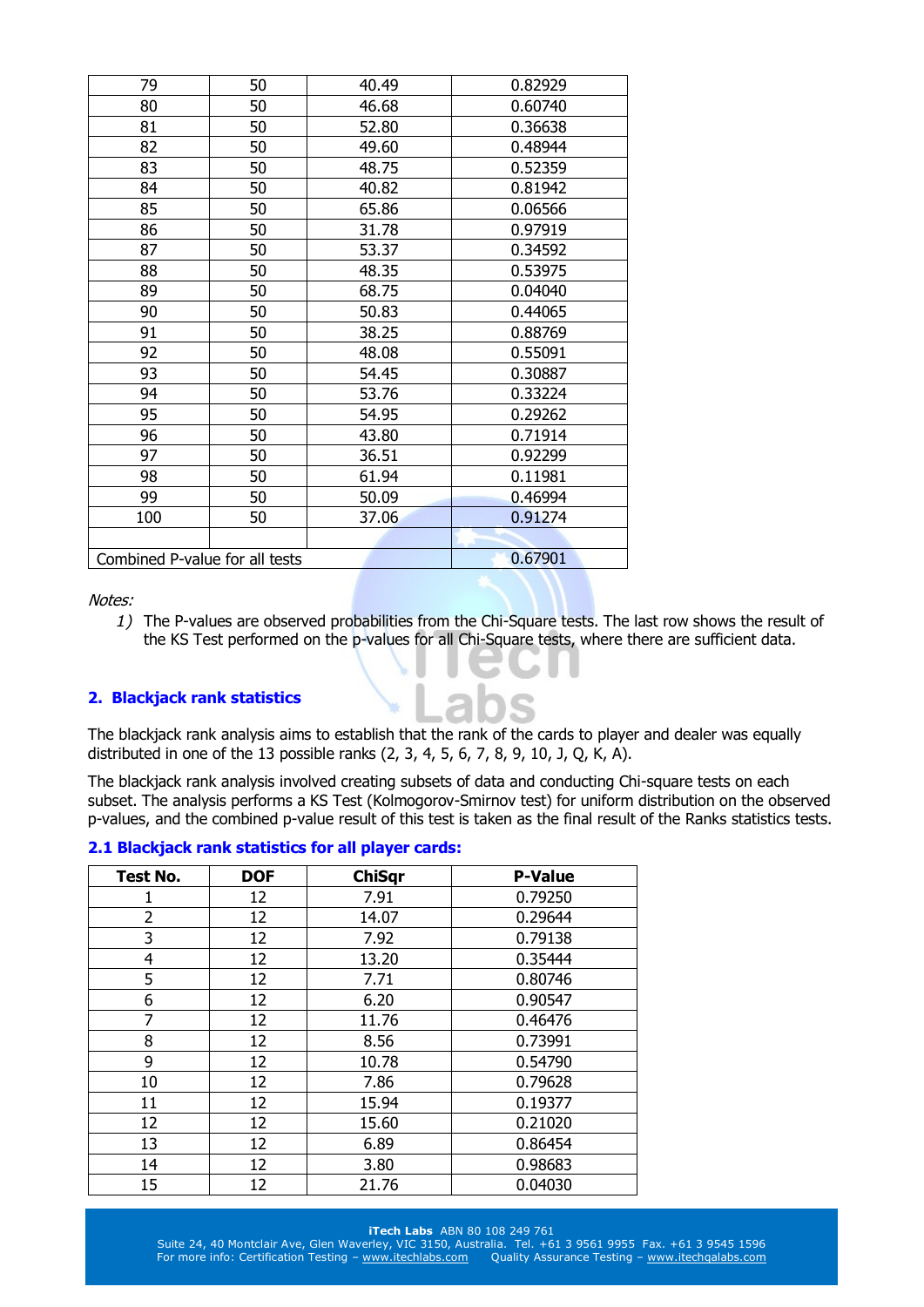| 16       | 12       | 14.51          | 0.26921            |
|----------|----------|----------------|--------------------|
| 17       | 12       | 16.12          | 0.18588            |
| 18       | 12       | 17.99          | 0.11608            |
| 19       | 12       | 12.46          | 0.40963            |
| 20       | 12       | 16.21          | 0.18165            |
| 21       | 12       | 14.51          | 0.26938            |
| 22       | 12       | 7.44           | 0.82701            |
| 23       | 12       | 8.40           | 0.75274            |
| 24       | 12       | 13.89          | 0.30792            |
| 25       | 12       | 5.24           | 0.94931            |
| 26       | 12       | 8.45           | 0.74920            |
| 27       | 12       | 8.64           | 0.73318            |
| 28       | 12       | 6.01           | 0.91572            |
| 29       | 12       | 16.90          | 0.15358            |
| 30       | 12       | 18.12          | 0.11210            |
| 31       | 12       | 9.99           | 0.61642            |
| 32       | 12       | 19.64          | 0.07414            |
| 33       | 12       | 10.05          | 0.61185            |
|          | 12       | 17.12          |                    |
| 34       |          |                | 0.14528            |
| 35       | 12       | 3.61           | 0.98950            |
| 36       | 12       | 16.29          | 0.17811            |
| 37       | 12       | 14.15          | 0.29142            |
| 38       | 12       | 6.82           | 0.86959            |
| 39       | 12       | 6.90           | 0.86393            |
| 40       | 12       | 12.47          | 0.40851            |
| 41       | 12       | 15.19          | 0.23096            |
| 42       | 12       | 8.85           | 0.71540            |
| 43       | 12       | 9.76           | 0.63671            |
|          |          |                |                    |
| 44       | 12       | 3.48           | 0.99105            |
| 45       | 12       | 11.60          | 0.47797            |
| 46       | 12       | 4.67           | 0.96803            |
| 47       | 12       | 19.35          | 0.08038            |
| 48       | 12       | 9.42           | 0.66668            |
| 49       | 12       | 21.11          | 0.04880            |
| 50       | 12       | 8.52           | 0.74345            |
| 51       | 12       | 7.64           | 0.81246            |
| 52       | 12       | 22.45          | 0.03281            |
| 53       | 12       | 11.07          | 0.52283            |
| 54       | 12       | 13.26          | 0.35077            |
| 55       | 12       | 23.10          | 0.02692            |
| 56       | 12       | 19.01          | 0.08837            |
| 57       | 12       | 12.95          | 0.37280            |
| 58       | 12       | 3.79           | 0.98692            |
| 59       | 12       | 7.46           | 0.82579            |
| 60       | 12       | 13.98          | 0.30212            |
| 61       | 12       | 20.53          | 0.05770            |
| 62       | 12       |                |                    |
|          |          | 12.23          | 0.42733            |
| 63<br>64 | 12       | 17.69          | 0.12532            |
|          | 12       | 19.30          | 0.08165            |
| 65       | 12       | 7.34           | 0.83452            |
| 66       | 12       | 8.62           | 0.73527            |
| 67       | 12       | 12.81          | 0.38315            |
| 68       | 12       | 3.26           | 0.99338            |
| 69<br>70 | 12<br>12 | 11.44<br>10.28 | 0.49204<br>0.59157 |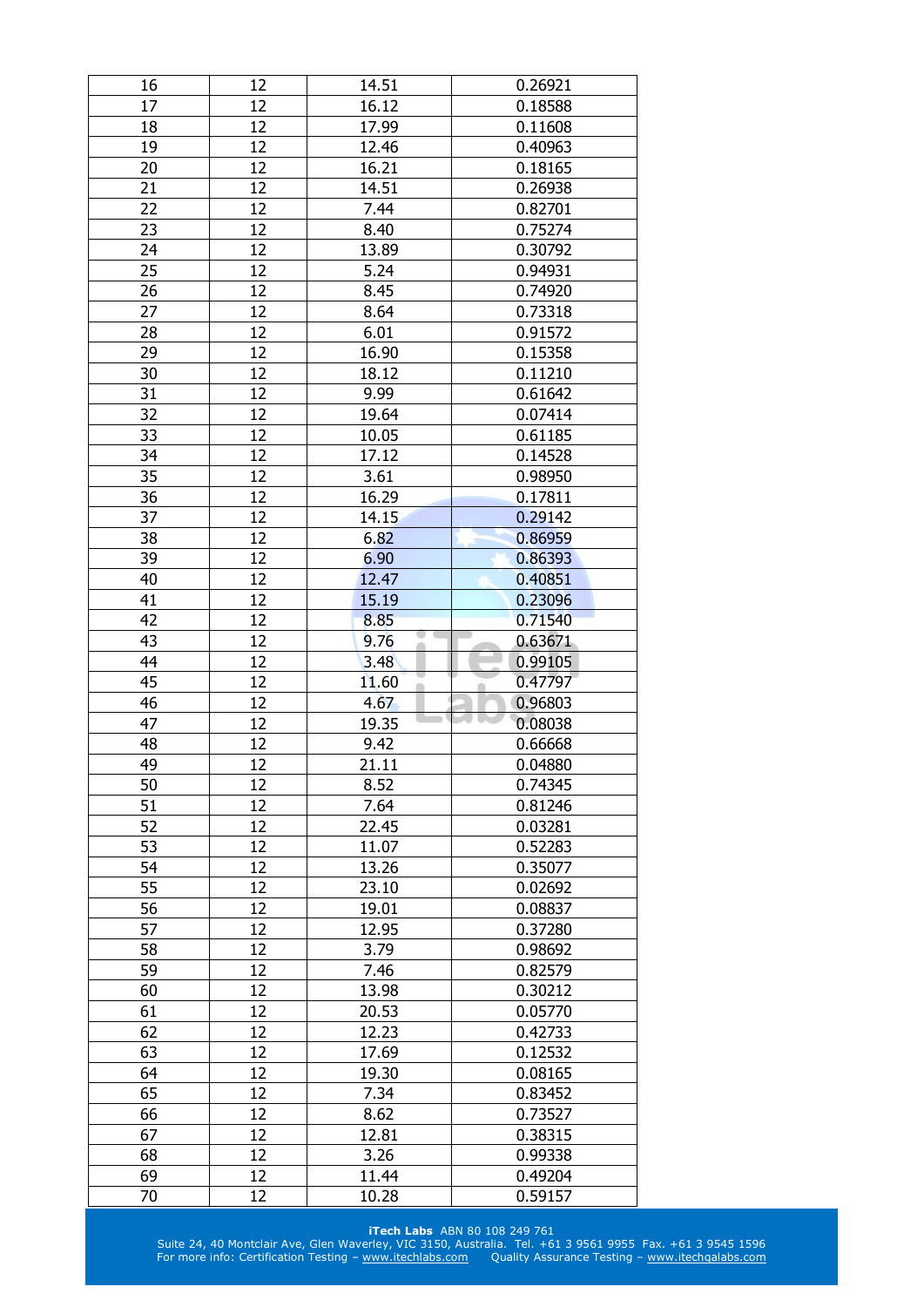| 71  | 12 | 20.14                                            | 0.06444 |
|-----|----|--------------------------------------------------|---------|
| 72  | 12 | 6.90                                             | 0.86443 |
| 73  | 12 | 12.39                                            | 0.41514 |
| 74  | 12 | 12.40                                            | 0.41433 |
| 75  | 12 | 9.12                                             | 0.69277 |
| 76  | 12 | 10.62                                            | 0.56206 |
| 77  | 12 | 6.93                                             | 0.86241 |
| 78  | 12 | 5.61                                             | 0.93440 |
| 79  | 12 | 9.77                                             | 0.63580 |
| 80  | 12 | 12.32                                            | 0.42060 |
| 81  | 12 | 12.98                                            | 0.37015 |
| 82  | 12 | 12.41                                            | 0.41352 |
| 83  | 12 | 16.00                                            | 0.19132 |
| 84  | 12 | 10.12                                            | 0.60524 |
| 85  | 12 | 6.87                                             | 0.86594 |
| 86  | 12 | 9.16                                             | 0.68964 |
| 87  | 12 | 14.14                                            | 0.29207 |
| 88  | 12 | 10.24                                            | 0.59498 |
| 89  | 12 | 21.03                                            | 0.04999 |
| 90  | 12 | 13.00                                            | 0.36920 |
| 91  | 12 | 8.90                                             | 0.71187 |
| 92  | 12 | 5.09                                             | 0.95486 |
| 93  | 12 | 9.58                                             | 0.65309 |
| 94  | 12 | 6.82                                             | 0.86943 |
| 95  | 12 | 13.36                                            | 0.34348 |
| 96  | 12 | 11.05                                            | 0.52483 |
| 97  | 12 | 11.92                                            | 0.45180 |
| 98  | 12 | 21.59                                            | 0.04234 |
| 99  | 12 | 14.99                                            | 0.24216 |
| 100 | 12 | 9.76                                             | 0.63668 |
|     |    |                                                  |         |
|     |    | Combined P-value for all tests (Using KS method) | 0.93361 |

*1)* The P-values are observed probabilities from the Chi-Square tests. The last row shows the result of the KS Test performed on the p-values for all Chi-Square tests, where there are sufficient data.

|  |  |  |  | 2.2 Blackjack rank statistics for all dealer cards: |  |  |  |
|--|--|--|--|-----------------------------------------------------|--|--|--|
|--|--|--|--|-----------------------------------------------------|--|--|--|

| Test No.       | <b>DOF</b> | <b>ChiSqr</b> | <b>P-Value</b> |
|----------------|------------|---------------|----------------|
| 1              | 12         | 13.49         | 0.33459        |
| 2              | 12         | 13.45         | 0.33692        |
| 3              | 12         | 12.26         | 0.42487        |
| $\overline{4}$ | 12         | 18.87         | 0.09181        |
| 5              | 12         | 8.57          | 0.73948        |
| 6              | 12         | 10.62         | 0.56139        |
| 7              | 12         | 9.88          | 0.62649        |
| 8              | 12         | 12.64         | 0.39574        |
| 9              | 12         | 5.65          | 0.93287        |
| 10             | 12         | 16.37         | 0.17504        |
| 11             | 12         | 13.65         | 0.32361        |
| 12             | 12         | 10.08         | 0.60912        |
| 13             | 12         | 18.01         | 0.11539        |
| 14             | 12         | 15.58         | 0.21144        |
| 15             | 12         | 7.64          | 0.81289        |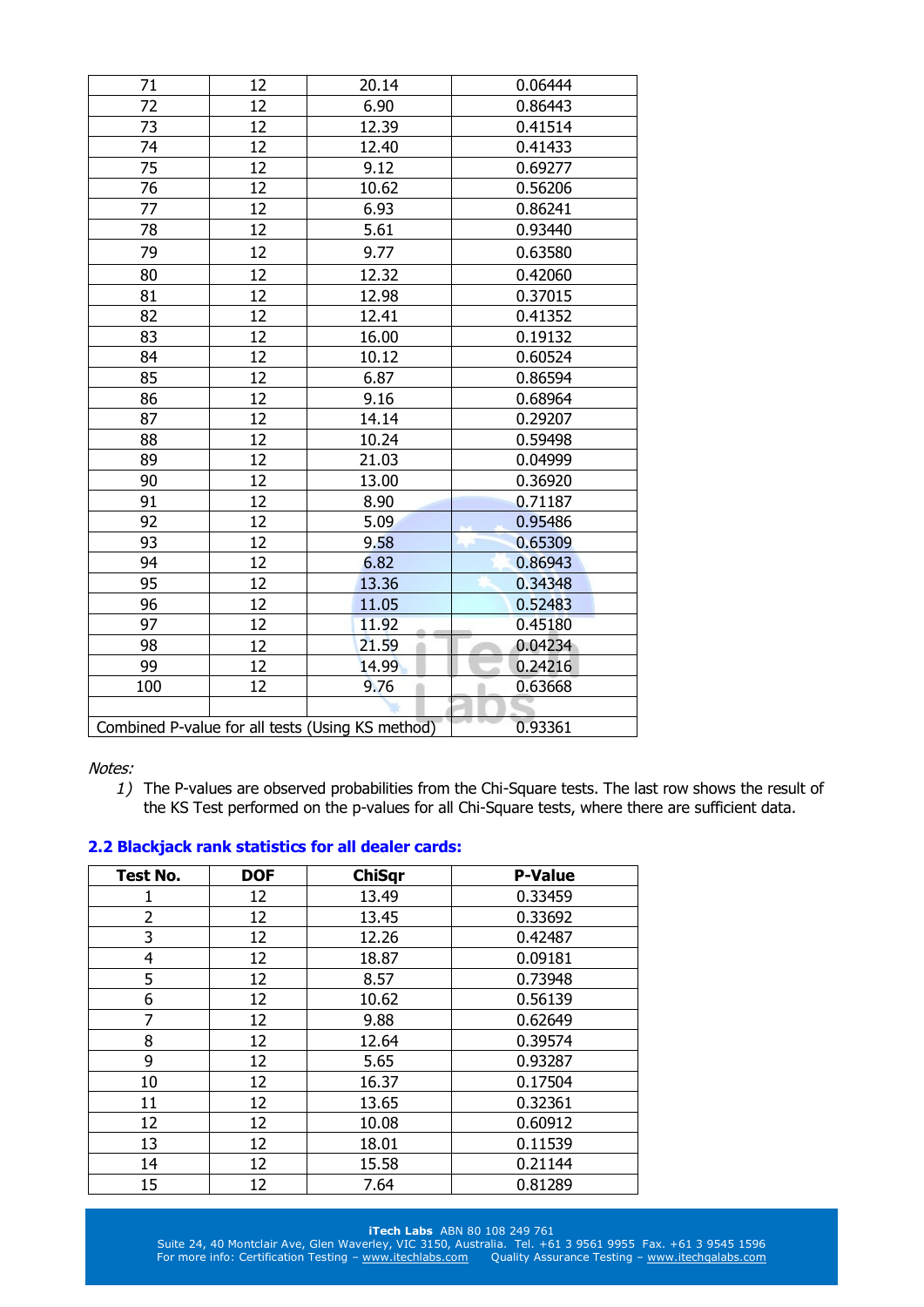| 16       | 12       | 9.92           | 0.62315            |
|----------|----------|----------------|--------------------|
| 17       | 12       | 7.06           | 0.85376            |
| 18       | 12       | 5.92           | 0.92026            |
| 19       | 12       | 5.91           | 0.92075            |
| 20       | 12       | 18.70          | 0.09598            |
| 21       | 12       | 16.17          | 0.18340            |
| 22       | 12       | 21.77          | 0.04016            |
| 23       | 12       | 14.18          | 0.28936            |
| 24       | 12       | 16.53          | 0.16823            |
| 25       | 12       | 12.31          | 0.42080            |
| 26       | 12       | 9.15           | 0.69024            |
| 27       | 12       | 14.18          | 0.28961            |
| 28       | 12       | 8.15           | 0.77314            |
| 29       | 12       | 5.49           | 0.93950            |
| 30       | 12       | 9.70           | 0.64191            |
| 31       | 12       | 6.94           | 0.86142            |
| 32       | 12       | 7.23           | 0.84191            |
|          | 12       |                | 0.28849            |
| 33       |          | 14.19          |                    |
| 34       | 12       | 9.60           | 0.65118            |
| 35       | 12       | 7.70           | 0.80811            |
| 36       | 12       | 16.32          | 0.17684            |
| 37       | 12       | 9.69           | 0.64331            |
| 38       | 12       | 11.96          | 0.44874            |
| 39       | 12       | 7.74           | 0.80480            |
| 40       | 12       | 17.56          | 0.12958            |
| 41       | 12       | 9.86           | 0.62842            |
| 42       | 12       | 11.03          | 0.52618            |
| 43       | 12       | 12.48          | 0.40809            |
|          |          |                |                    |
| 44       | 12       | 14.94          | 0.24451            |
| 45       | 12       | 22.18          | 0.03557            |
| 46       | 12       | 9.70           | 0.64204            |
| 47       | 12       | 9.75           | 0.63830            |
| 48       | 12       | 12.44          | 0.41131            |
| 49       | 12       | 11.16          | 0.51491            |
| 50       | 12       | 6.73           | 0.87497            |
| 51       | 12       | 11.64          | 0.47504            |
| 52       | 12       | 4.34           | 0.97660            |
| 53       | 12       | 11.83          | 0.45921            |
| 54       | 12       | 5.28           | 0.94780            |
| 55       | 12       | 10.04          | 0.61240            |
| 56       | 12       | 20.32          | 0.06134            |
| 57       | 12       | 3.84           | 0.98613            |
| 58       | 12       | 7.62           | 0.81430            |
| 59       | 12       | 9.49           | 0.66053            |
| 60       | 12       | 16.63          | 0.16391            |
| 61       | 12       |                |                    |
|          | 12       | 20.37          | 0.06043            |
| 62       |          | 7.55           | 0.81909            |
| 63       | 12       | 11.18          | 0.51396            |
| 64       | 12       | 10.36          | 0.58441            |
| 65       | 12       | 7.68           | 0.80932            |
| 66       | 12       | 7.55           | 0.81895            |
| 67       | 12       | 16.63          | 0.16414            |
| 68       | 12       | 16.78          | 0.15798            |
| 69<br>70 | 12<br>12 | 10.85<br>19.33 | 0.54179<br>0.08083 |

**iTech Labs** ABN 80 108 249 761 Suite 24, 40 Montclair Ave, Glen Waverley, VIC 3150, Australia. Tel. +61 3 9561 9955 Fax. +61 3 9545 1596

For more info: Certification Testing – [www.itechlabs.com](http://www.itechlabs.com/) Quality Assurance Testing – www.itechgalabs.com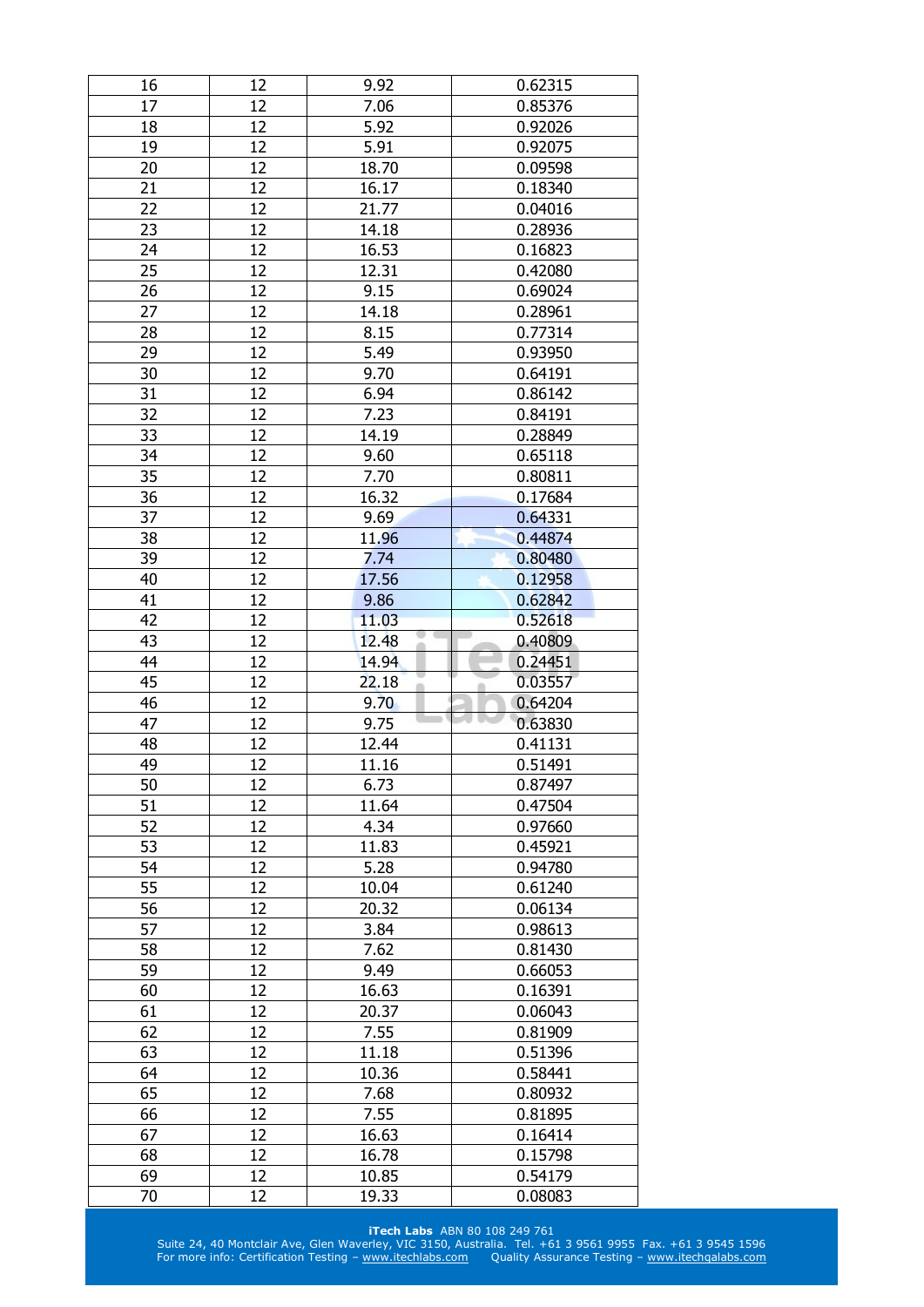| 71  | 12 | 7.87                                             | 0.79524 |
|-----|----|--------------------------------------------------|---------|
| 72  | 12 | 13.00                                            | 0.36938 |
| 73  | 12 | 10.85                                            | 0.54163 |
| 74  | 12 | 17.87                                            | 0.11963 |
| 75  | 12 | 7.44                                             | 0.82705 |
| 76  | 12 | 13.74                                            | 0.31737 |
| 77  | 12 | 14.49                                            | 0.27072 |
| 78  | 12 | 13.63                                            | 0.32468 |
| 79  | 12 | 11.49                                            | 0.48768 |
| 80  | 12 | 17.25                                            | 0.14030 |
| 81  | 12 | 11.37                                            | 0.49732 |
| 82  | 12 | 15.58                                            | 0.21140 |
| 83  | 12 | 19.85                                            | 0.07001 |
| 84  | 12 | 18.32                                            | 0.10632 |
| 85  | 12 | 10.43                                            | 0.57873 |
| 86  | 12 | 5.48                                             | 0.94018 |
| 87  | 12 | 9.15                                             | 0.69046 |
| 88  | 12 | 18.93                                            | 0.09017 |
| 89  | 12 | 11.01                                            | 0.52838 |
| 90  | 12 | 14.68                                            | 0.25921 |
| 91  | 12 | 6.43                                             | 0.89307 |
| 92  | 12 | 6.30                                             | 0.90009 |
| 93  | 12 | 11.27                                            | 0.50578 |
| 94  | 12 | 10.44                                            | 0.57711 |
| 95  | 12 | 12.71                                            | 0.39010 |
| 96  | 12 | 12.87                                            | 0.37850 |
| 97  | 12 | 6.46                                             | 0.89093 |
| 98  | 12 | 17.18<br>ä                                       | 0.14284 |
| 99  | 12 | 14.29                                            | 0.28236 |
| 100 | 12 | 10.19                                            | 0.59969 |
|     |    |                                                  |         |
|     |    | Combined P-value for all tests (Using KS method) | 0.96319 |

*1)* The P-values are observed probabilities from the Chi-Square tests. The last row shows the result of the KS Test performed on the p-values for all Chi-Square tests, where there are sufficient data.

## **4. Summary of the analysis of blackjack tests**

The Blackjack cards analysis completes by combining the result of the KS Test performed in the two types of analysis (Hand Values and Ranks) for using the Holm's method and producing a single Combined P -value.

The combined p-value produced using the Holm's method is used as indication for statistical randomness.

| <b>Combination of p-values using Holm's Method</b> |                |                   |  |  |
|----------------------------------------------------|----------------|-------------------|--|--|
| Test                                               | <b>P-Value</b> | <b>P-Adjusted</b> |  |  |
| Opening Score (Player)                             | 0.29154        | 1.00000           |  |  |
| Opening Score (Dealer)                             | 0.61348        | 1.00000           |  |  |
| Dealer's Final Score                               | 0.67901        | 1.00000           |  |  |
| Player Cards Rank                                  | 0.93361        | 1.00000           |  |  |
| Dealer Cards Rank                                  | 0.96319        | 1.00000           |  |  |
|                                                    |                |                   |  |  |
| <b>Combined P-Value using Holm's Method</b>        | 1.00000        |                   |  |  |

Notes: